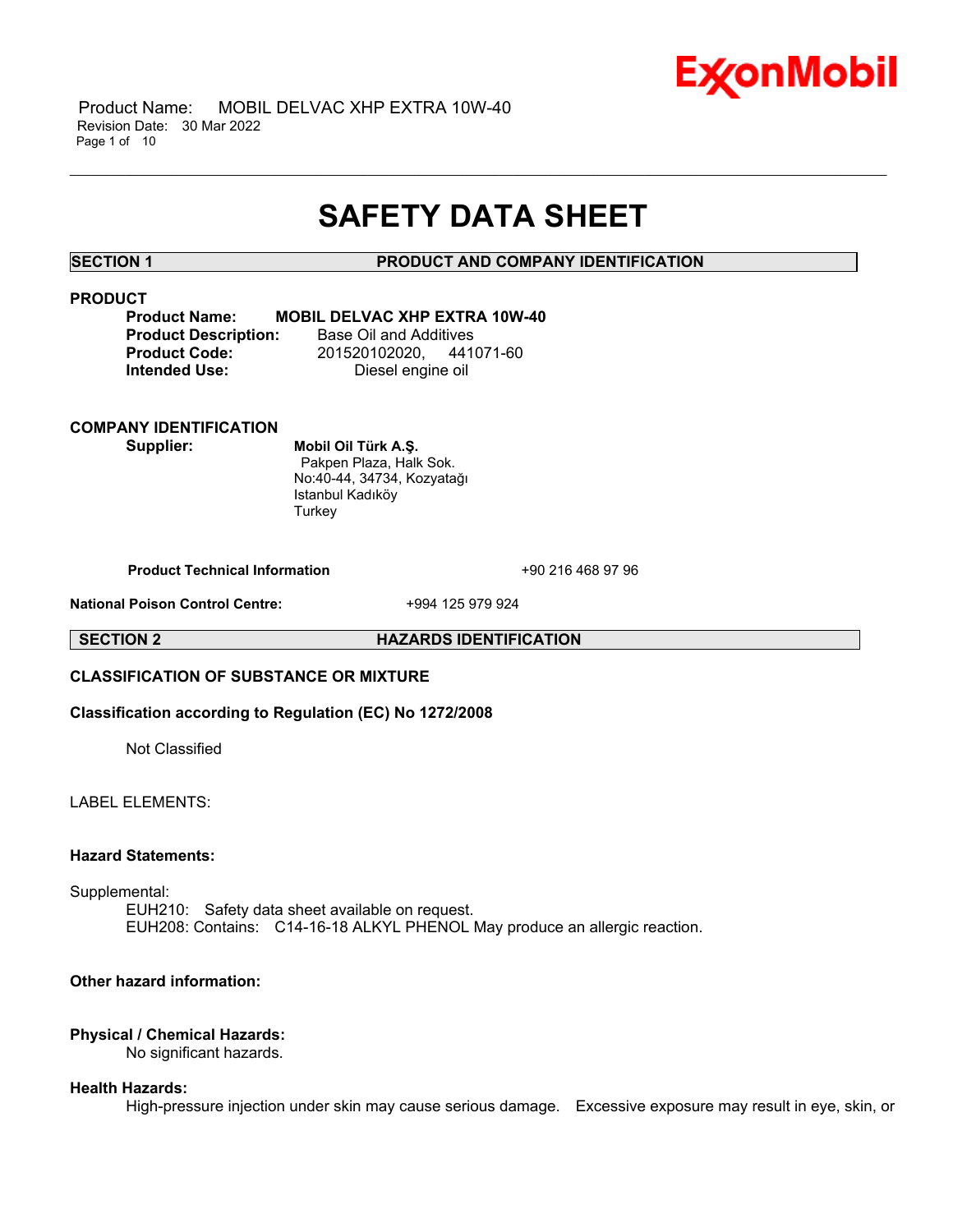

 Product Name: MOBIL DELVAC XHP EXTRA 10W-40 Revision Date: 30 Mar 2022 Page 2 of 10

#### respiratory irritation.

#### **Environmental Hazards:**

No significant hazards.

**NOTE:** This material should not be used for any other purpose than the intended use in Section 1 without expert advice. Health studies have shown that chemical exposure may cause potential human health risks which may vary from person to person.

\_\_\_\_\_\_\_\_\_\_\_\_\_\_\_\_\_\_\_\_\_\_\_\_\_\_\_\_\_\_\_\_\_\_\_\_\_\_\_\_\_\_\_\_\_\_\_\_\_\_\_\_\_\_\_\_\_\_\_\_\_\_\_\_\_\_\_\_\_\_\_\_\_\_\_\_\_\_\_\_\_\_\_\_\_\_\_\_\_\_\_\_\_\_\_\_\_\_\_\_\_\_\_\_\_\_\_\_\_\_\_\_\_\_\_\_\_\_

#### **SECTION 3 COMPOSITION / INFORMATION ON INGREDIENTS**

This material is defined as a mixture.

#### **Reportable Hazardous Substance(s) or Complex Substance(s)**

| Name                                                      | CAS#               | Concentration* | <b>GHS Hazard Codes</b>         |
|-----------------------------------------------------------|--------------------|----------------|---------------------------------|
| IC14-16-18 ALKYL PHENOL                                   | <b>CONFIDENTIA</b> | $0.1 - 5.1\%$  | H317, H373                      |
| CARBONIC ACID, CALCIUM SALT (1:1)                         | 471-34-1           | $1 - 5\%$      | None                            |
| Distillates (petroleum), hydrotreated heavy paraffinic    | 64742-54-7         | $10 - 520%$    | H304                            |
| Distillates (petroleum), solvent-dewaxed light paraffinic | 64742-56-9         | $1 - 5\%$      | H304                            |
| <b>ZINC ALKYL DITHIOPHOSPHATE</b>                         | 113706-15-3        | $1 - 5\%$      | H303, H315, H318.<br>H401, H411 |

\* All concentrations are percent by weight unless ingredient is a gas. Gas concentrations are in percent by volume.

#### **SECTION 4 FIRST AID MEASURES**

#### **INHALATION**

Remove from further exposure. For those providing assistance, avoid exposure to yourself or others. Use adequate respiratory protection. If respiratory irritation, dizziness, nausea, or unconsciousness occurs, seek immediate medical assistance. If breathing has stopped, assist ventilation with a mechanical device or use mouth-to-mouth resuscitation.

#### **SKIN CONTACT**

Wash contact areas with soap and water. If product is injected into or under the skin, or into any part of the body, regardless of the appearance of the wound or its size, the individual should be evaluated immediately by a physician as a surgical emergency. Even though initial symptoms from high pressure injection may be minimal or absent, early surgical treatment within the first few hours may significantly reduce the ultimate extent of injury.

### **EYE CONTACT**

Flush thoroughly with water. If irritation occurs, get medical assistance.

#### **INGESTION**

First aid is normally not required. Seek medical attention if discomfort occurs.

#### **NOTE TO PHYSICIAN**

None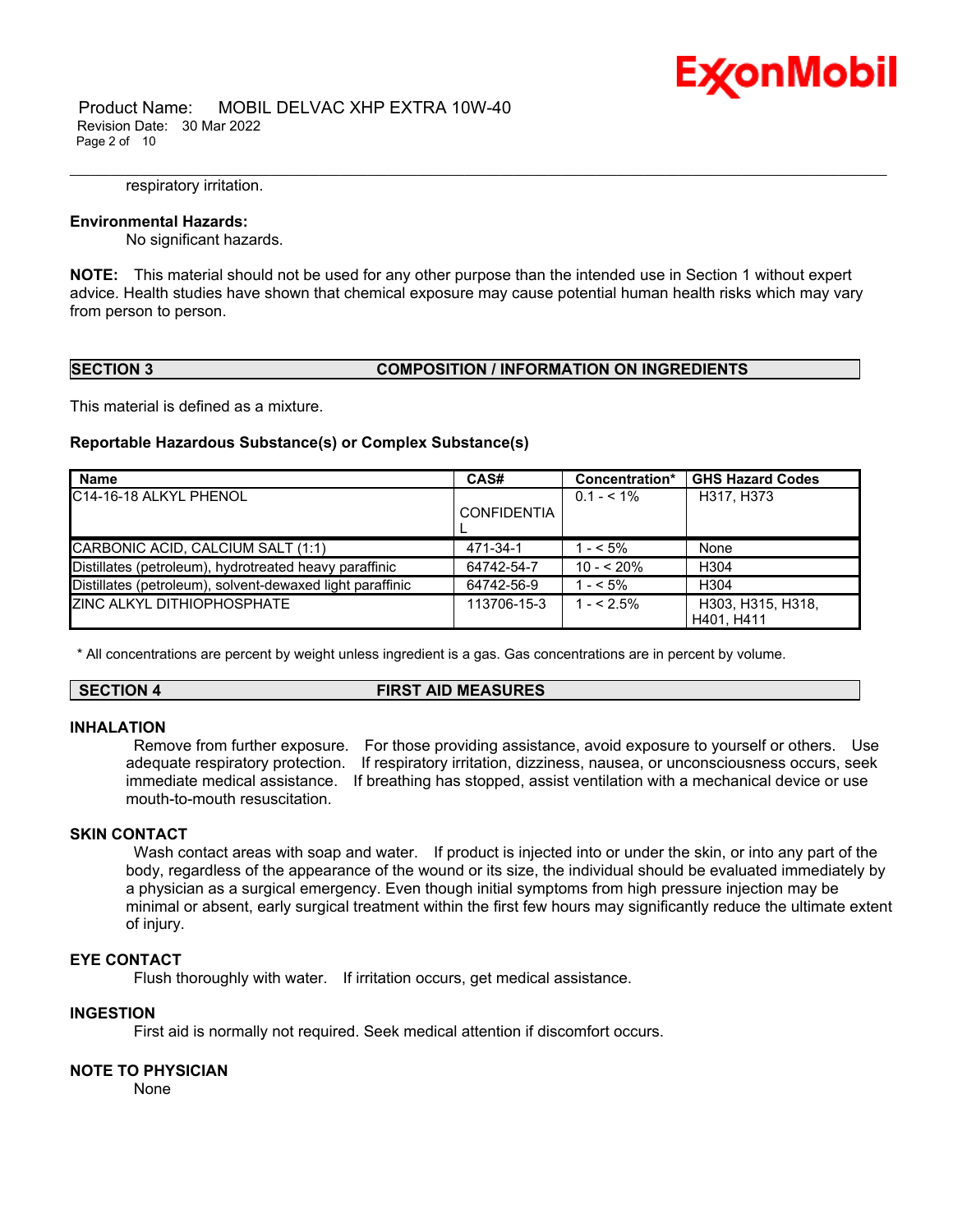## Ex⁄onMobil

 Product Name: MOBIL DELVAC XHP EXTRA 10W-40 Revision Date: 30 Mar 2022 Page 3 of 10

#### **SECTION 5 FIRE FIGHTING MEASURES**

\_\_\_\_\_\_\_\_\_\_\_\_\_\_\_\_\_\_\_\_\_\_\_\_\_\_\_\_\_\_\_\_\_\_\_\_\_\_\_\_\_\_\_\_\_\_\_\_\_\_\_\_\_\_\_\_\_\_\_\_\_\_\_\_\_\_\_\_\_\_\_\_\_\_\_\_\_\_\_\_\_\_\_\_\_\_\_\_\_\_\_\_\_\_\_\_\_\_\_\_\_\_\_\_\_\_\_\_\_\_\_\_\_\_\_\_\_\_

### **EXTINGUISHING MEDIA**

**Appropriate Extinguishing Media:** Use water fog, foam, dry chemical or carbon dioxide (CO2) to extinguish flames.

**Inappropriate Extinguishing Media:** Straight streams of water

#### **FIRE FIGHTING**

**Fire Fighting Instructions:** Evacuate area. Prevent run-off from fire control or dilution from entering streams, sewers or drinking water supply. Fire-fighters should use standard protective equipment and in enclosed spaces, self-contained breathing apparatus (SCBA). Use water spray to cool fire exposed surfaces and to protect personnel.

**Hazardous Combustion Products:** Aldehydes, Incomplete combustion products, Oxides of carbon, Smoke, Fume, Sulphur oxides

#### **FLAMMABILITY PROPERTIES**

**Flash Point [Method]:** >215°C (419°F) [ASTM D-92] **Flammable Limits (Approximate volume % in air):** LEL: 0.9 UEL: 7.0 **Autoignition Temperature:** N/D

**SECTION 6 ACCIDENTAL RELEASE MEASURES**

#### **NOTIFICATION PROCEDURES**

In the event of a spill or accidental release, notify relevant authorities in accordance with all applicable regulations.

#### **PROTECTIVE MEASURES**

Avoid contact with spilled material. See Section 5 for fire fighting information. See the Hazard Identification Section for Significant Hazards. See Section 4 for First Aid Advice. See Section 8 for advice on the minimum requirements for personal protective equipment. Additional protective measures may be necessary, depending on the specific circumstances and/or the expert judgment of the emergency responders.

For emergency responders: Respiratory protection: respiratory protection will be necessary only in special cases, e.g., formation of mists. Half-face or full-face respirator with filter(s) for dust/organic vapor or Self Contained Breathing Apparatus (SCBA) can be used depending on the size of spill and potential level of exposure. If the exposure cannot be completely characterized or an oxygen deficient atmosphere is possible or anticipated, SCBA is recommended. Work gloves that are resistant to hydrocarbons are recommended. Gloves made of polyvinyl acetate (PVA) are not water-resistant and are not suitable for emergency use. Chemical goggles are recommended if splashes or contact with eyes is possible. Small spills: normal antistatic work clothes are usually adequate. Large spills: full body suit of chemical resistant, antistatic material is recommended.

#### **SPILL MANAGEMENT**

**Land Spill:** Stop leak if you can do so without risk. Recover by pumping or with suitable absorbent.

**Water Spill:** Stop leak if you can do so without risk. Confine the spill immediately with booms. Warn other shipping. Remove from the surface by skimming or with suitable absorbents. Seek the advice of a specialist before using dispersants.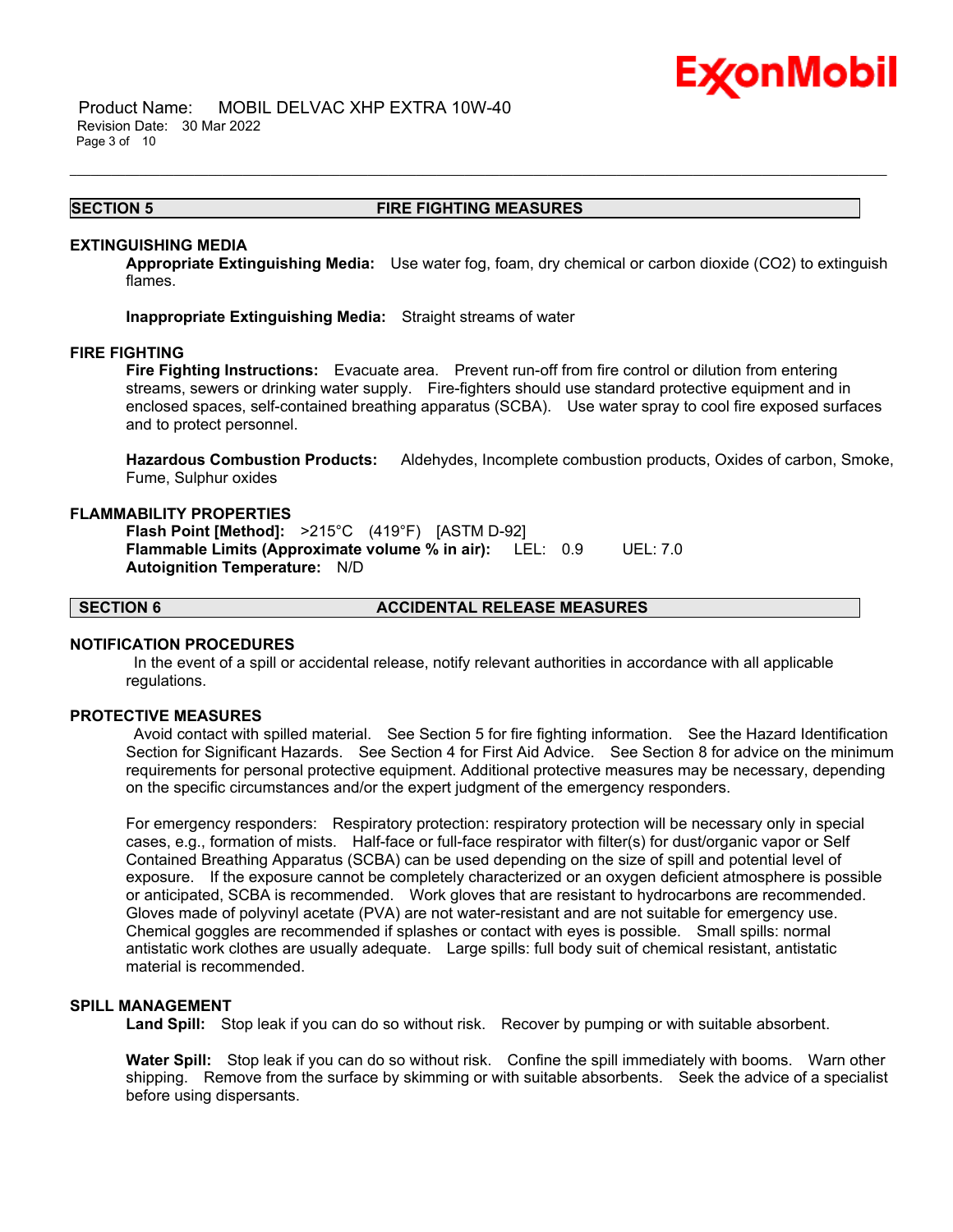

 Product Name: MOBIL DELVAC XHP EXTRA 10W-40 Revision Date: 30 Mar 2022 Page 4 of 10

> Water spill and land spill recommendations are based on the most likely spill scenario for this material; however, geographic conditions, wind, temperature, (and in the case of a water spill) wave and current direction and speed may greatly influence the appropriate action to be taken. For this reason, local experts should be consulted. Note: Local regulations may prescribe or limit action to be taken.

\_\_\_\_\_\_\_\_\_\_\_\_\_\_\_\_\_\_\_\_\_\_\_\_\_\_\_\_\_\_\_\_\_\_\_\_\_\_\_\_\_\_\_\_\_\_\_\_\_\_\_\_\_\_\_\_\_\_\_\_\_\_\_\_\_\_\_\_\_\_\_\_\_\_\_\_\_\_\_\_\_\_\_\_\_\_\_\_\_\_\_\_\_\_\_\_\_\_\_\_\_\_\_\_\_\_\_\_\_\_\_\_\_\_\_\_\_\_

#### **ENVIRONMENTAL PRECAUTIONS**

Large Spills: Dyke far ahead of liquid spill for later recovery and disposal. Prevent entry into waterways, sewers, basements or confined areas.

#### **SECTION 7 HANDLING AND STORAGE**

#### **HANDLING**

 Prevent small spills and leakage to avoid slip hazard. Material can accumulate static charges which may cause an electrical spark (ignition source). When the material is handled in bulk, an electrical spark could ignite any flammable vapors from liquids or residues that may be present (e.g., during switch-loading operations). Use proper bonding and/or earthing procedures. However, bonding and earthing may not eliminate the hazard from static accumulation. Consult local applicable standards for guidance. Additional references include American Petroleum Institute 2003 (Protection Against Ignitions Arising out of Static, Lightning and Stray Currents) or National Fire Protection Agency 77 (Recommended Practice on Static Electricity) or CENELEC CLC/TR 50404 (Electrostatics - Code of practice for the avoidance of hazards due to static electricity).

**Static Accumulator:** This material is a static accumulator.

#### **STORAGE**

The type of container used to store the material may affect static accumulation and dissipation. Do not store in open or unlabelled containers.

#### **SECTION 8 EXPOSURE CONTROLS / PERSONAL PROTECTION**

#### **EXPOSURE LIMIT VALUES**

#### **Exposure limits/standards (Note: Exposure limits are not additive)**

| <b>Substance Name</b>                                         | <b>Form</b>            | Limit/Standard |                    |  | <b>Note</b> | <b>Source</b>             |
|---------------------------------------------------------------|------------------------|----------------|--------------------|--|-------------|---------------------------|
| CARBONIC ACID, CALCIUM SALT<br>(1:1)                          | Aerosol.               | TWA            | $6 \text{ mg/m}$ 3 |  |             | Azerbaijan<br><b>MACs</b> |
| Distillates (petroleum),<br>hydrotreated heavy paraffinic     | Inhalable<br>fraction. | TWA            | $5 \text{ mg/m}$   |  |             | <b>ACGIH</b>              |
| Distillates (petroleum), solvent-<br>dewaxed light paraffinic | Inhalable<br>fraction. | TWA            | $5 \text{ mg/m}$   |  |             | <b>ACGIH</b>              |

**Exposure limits/standards for materials that can be formed when handling this product:** When mists/aerosols can occur the following is recommended:  $5 \text{ mg/m}^3$  - ACGIH TLV (inhalable fraction).

Note: Information about recommended monitoring procedures can be obtained from the relevant agency(ies)/institute(s):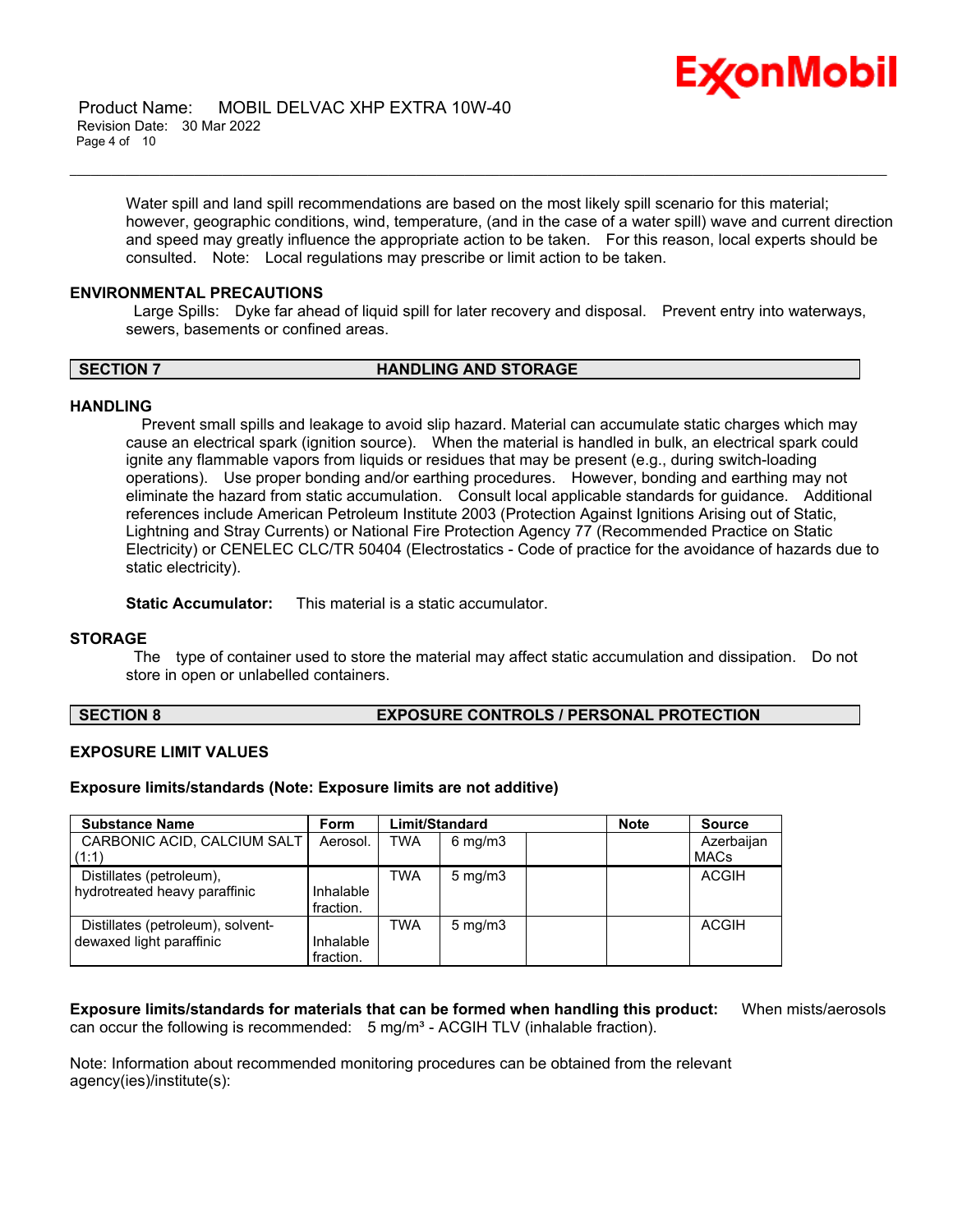

 Product Name: MOBIL DELVAC XHP EXTRA 10W-40 Revision Date: 30 Mar 2022 Page 5 of 10

#### **Biological limits**

No biological limits allocated.

#### **ENGINEERING CONTROLS**

The level of protection and types of controls necessary will vary depending upon potential exposure conditions. Control measures to consider:

No special requirements under ordinary conditions of use and with adequate ventilation.

\_\_\_\_\_\_\_\_\_\_\_\_\_\_\_\_\_\_\_\_\_\_\_\_\_\_\_\_\_\_\_\_\_\_\_\_\_\_\_\_\_\_\_\_\_\_\_\_\_\_\_\_\_\_\_\_\_\_\_\_\_\_\_\_\_\_\_\_\_\_\_\_\_\_\_\_\_\_\_\_\_\_\_\_\_\_\_\_\_\_\_\_\_\_\_\_\_\_\_\_\_\_\_\_\_\_\_\_\_\_\_\_\_\_\_\_\_\_

### **PERSONAL PROTECTION**

Personal protective equipment selections vary based on potential exposure conditions such as applications, handling practices, concentration and ventilation. Information on the selection of protective equipment for use with this material, as provided below, is based upon intended, normal usage.

**Respiratory Protection:** If engineering controls do not maintain airborne contaminant concentrations at a level which is adequate to protect worker health, an approved respirator may be appropriate. Respirator selection, use, and maintenance must be in accordance with regulatory requirements, if applicable. Types of respirators to be considered for this material include:

No special requirements under ordinary conditions of use and with adequate ventilation.

For high airborne concentrations, use an approved supplied-air respirator, operated in positive pressure mode. Supplied air respirators with an escape bottle may be appropriate when oxygen levels are inadequate, gas/vapour warning properties are poor, or if air purifying filter capacity/rating may be exceeded.

**Hand Protection:** Any specific glove information provided is based on published literature and glove manufacturer data. Glove suitability and breakthrough time will differ depending on the specific use conditions. Contact the glove manufacturer for specific advice on glove selection and breakthrough times for your use conditions. Inspect and replace worn or damaged gloves. The types of gloves to be considered for this material include:

No protection is ordinarily required under normal conditions of use.

**Eye Protection:** If contact is likely, safety glasses with side shields are recommended.

**Skin and Body Protection:** Any specific clothing information provided is based on published literature or manufacturer data. The types of clothing to be considered for this material include:

No skin protection is ordinarily required under normal conditions of use. In accordance with good industrial hygiene practices, precautions should be taken to avoid skin contact.

**Specific Hygiene Measures:** Always observe good personal hygiene measures, such as washing after handling the material and before eating, drinking, and/or smoking. Routinely wash work clothing and protective equipment to remove contaminants. Discard contaminated clothing and footwear that cannot be cleaned. Practice good housekeeping.

#### **ENVIRONMENTAL CONTROLS**

Comply with applicable environmental regulations limiting discharge to air, water and soil. Protect the environment by applying appropriate control measures to prevent or limit emissions.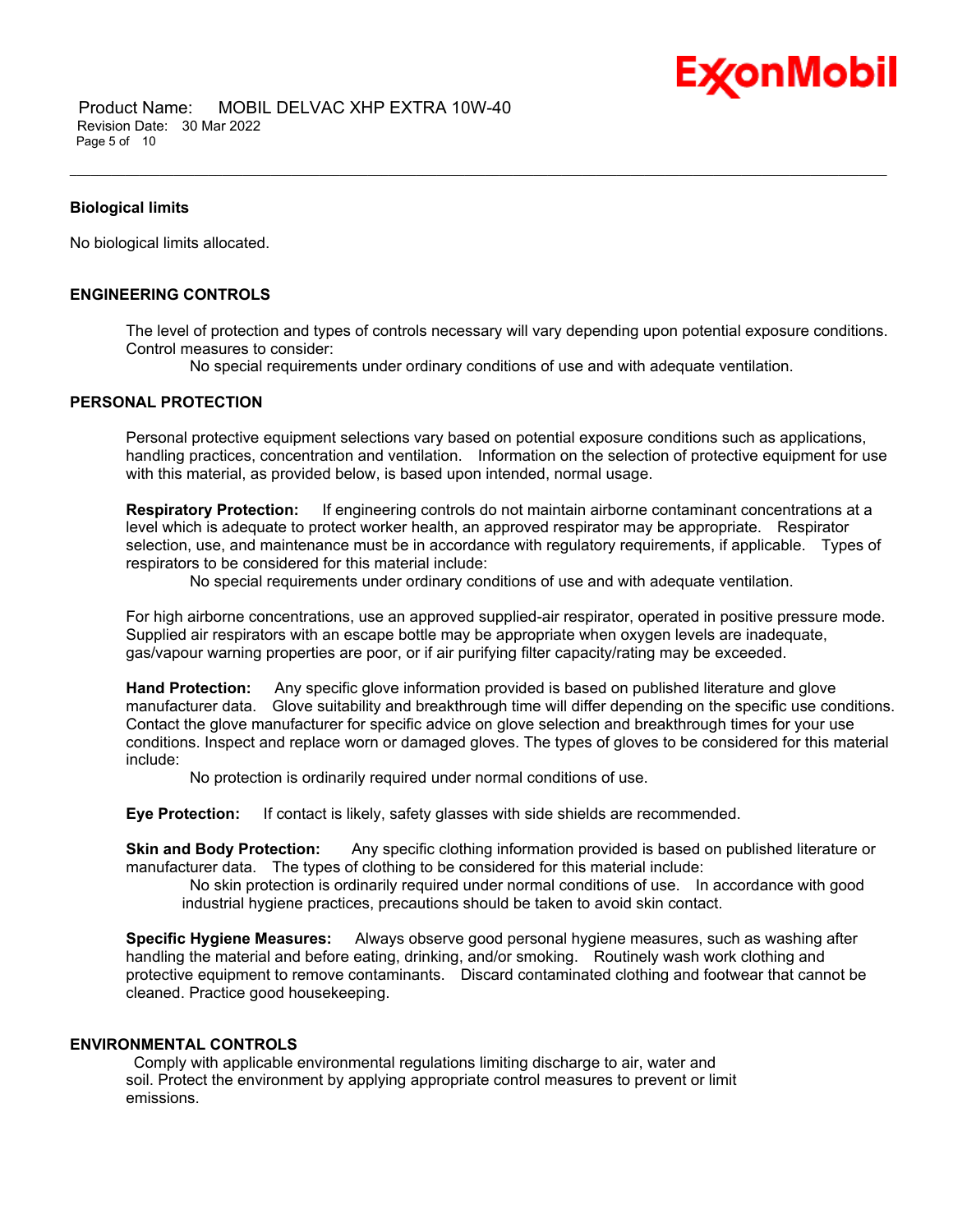

 Product Name: MOBIL DELVAC XHP EXTRA 10W-40 Revision Date: 30 Mar 2022 Page 6 of 10

#### **SECTION 9 PHYSICAL AND CHEMICAL PROPERTIES**

**Note: Physical and chemical properties are provided for safety, health and environmental considerations only and may not fully represent product specifications. Contact the Supplier for additional information.**

\_\_\_\_\_\_\_\_\_\_\_\_\_\_\_\_\_\_\_\_\_\_\_\_\_\_\_\_\_\_\_\_\_\_\_\_\_\_\_\_\_\_\_\_\_\_\_\_\_\_\_\_\_\_\_\_\_\_\_\_\_\_\_\_\_\_\_\_\_\_\_\_\_\_\_\_\_\_\_\_\_\_\_\_\_\_\_\_\_\_\_\_\_\_\_\_\_\_\_\_\_\_\_\_\_\_\_\_\_\_\_\_\_\_\_\_\_\_

#### **GENERAL INFORMATION**

**Physical State:** Liquid **Colour:** Brown **Odour:** Characteristic **Odour Threshold:** N/D

### **IMPORTANT HEALTH, SAFETY, AND ENVIRONMENTAL INFORMATION**

**Relative Density (at 15 °C):** 0.867 [Typical] [ASTM D4052] **Flammability (Solid, Gas):** N/A **Flash Point [Method]:** >215°C (419°F) [ASTM D-92] **Flammable Limits (Approximate volume % in air):** LEL: 0.9 UEL: 7.0 **Autoignition Temperature:** N/D **Boiling Point / Range:** > 316°C (600°F) **Decomposition Temperature:** N/D **Vapour Density (Air = 1):** N/D **Vapour Pressure:** < 0.013 kPa (0.1 mm Hg) at 20 °C **Evaporation Rate (n-butyl acetate = 1):** N/D **pH:** N/A **Log Pow (n-Octanol/Water Partition Coefficient):** > 3.5 **Solubility in Water:** Negligible **Viscosity:** 83.7 cSt (83.7 mm2/sec) at 40ºC | 13.5 cSt (13.5 mm2/sec) at 100°C [ASTM D 445] **Oxidizing Properties:** See Hazards Identification Section.

#### **OTHER INFORMATION**

**Freezing Point:** N/D **Melting Point:** N/A **Pour Point:** -27°C (-17°F) [ASTM D97] **DMSO Extract (mineral oil only), IP-346:** < 3 %wt

#### **SECTION 10 STABILITY AND REACTIVITY**

**STABILITY:** Material is stable under normal conditions.

**CONDITIONS TO AVOID:** Excessive heat. High energy sources of ignition.

**MATERIALS TO AVOID:** Strong oxidisers

**HAZARDOUS DECOMPOSITION PRODUCTS:** Material does not decompose at ambient temperatures.

**POSSIBILITY OF HAZARDOUS REACTIONS:** Hazardous polymerization will not occur.

**SECTION 11 TOXICOLOGICAL INFORMATION**

**INFORMATION ON TOXICOLOGICAL EFFECTS**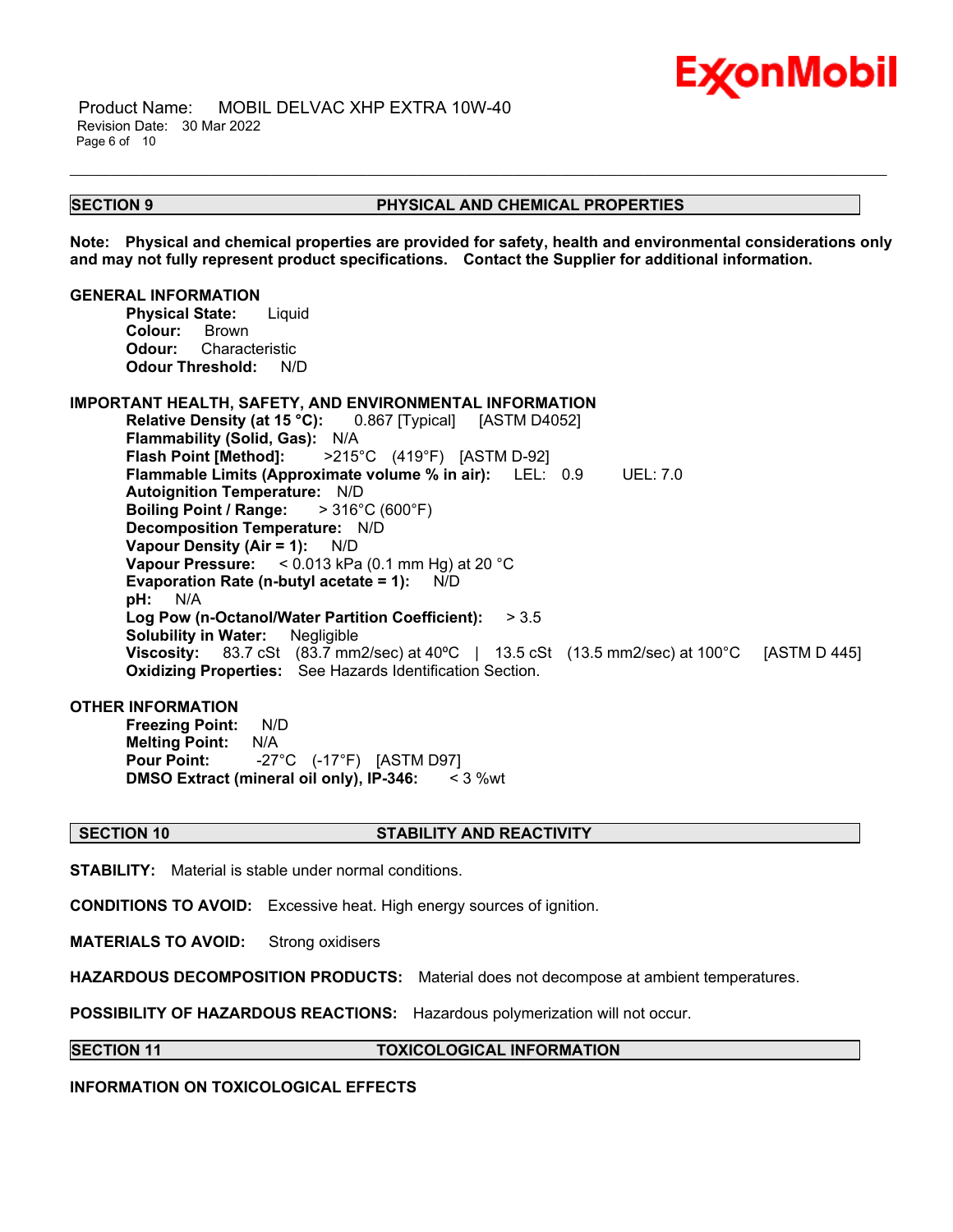

#### Product Name: MOBIL DELVAC XHP EXTRA 10W-40 Revision Date: 30 Mar 2022 Page 7 of 10

| <b>Hazard Class</b>                                               | <b>Conclusion / Remarks</b>                                                                                       |
|-------------------------------------------------------------------|-------------------------------------------------------------------------------------------------------------------|
| Inhalation                                                        |                                                                                                                   |
| Acute Toxicity: No end point data for<br>material.                | Minimally Toxic. Based on assessment of the components.                                                           |
| Irritation: No end point data for material.                       | Negligible hazard at ambient/normal handling temperatures.                                                        |
| Ingestion                                                         |                                                                                                                   |
| Acute Toxicity: No end point data for<br>material.                | Minimally Toxic. Based on assessment of the components.                                                           |
| <b>Skin</b>                                                       |                                                                                                                   |
| Acute Toxicity: No end point data for<br>material.                | Minimally Toxic. Based on assessment of the components.                                                           |
| Skin Corrosion/Irritation: No end point data<br>for material.     | Negligible irritation to skin at ambient temperatures. Based on<br>assessment of the components.                  |
| Eye                                                               |                                                                                                                   |
| Serious Eye Damage/Irritation: No end point<br>data for material. | May cause mild, short-lasting discomfort to eyes. Based on<br>assessment of the components.                       |
| Sensitisation                                                     |                                                                                                                   |
| Respiratory Sensitization: No end point data<br>for material.     | Not expected to be a respiratory sensitizer.                                                                      |
| Skin Sensitization: No end point data for<br>material.            | Not expected to be a skin sensitizer. Based on assessment of the<br>components.                                   |
| Aspiration: Data available.                                       | Not expected to be an aspiration hazard. Based on physico-<br>chemical properties of the material.                |
| Germ Cell Mutagenicity: No end point data<br>for material.        | Not expected to be a germ cell mutagen. Based on assessment of<br>the components.                                 |
| Carcinogenicity: No end point data for<br>material.               | Not expected to cause cancer. Based on assessment of the<br>components.                                           |
| Reproductive Toxicity: No end point data<br>for material.         | Not expected to be a reproductive toxicant. Based on assessment<br>of the components.                             |
| Lactation: No end point data for material.                        | Not expected to cause harm to breast-fed children.                                                                |
| <b>Specific Target Organ Toxicity (STOT)</b>                      |                                                                                                                   |
| Single Exposure: No end point data for<br>material.               | Not expected to cause organ damage from a single exposure.                                                        |
| Repeated Exposure: No end point data for<br>lmaterial.            | Not expected to cause organ damage from prolonged or repeated<br>exposure. Based on assessment of the components. |

#### **OTHER INFORMATION For the product itself:**

Component concentrations in this formulation would not be expected to cause skin sensitization, based on tests of the components, this formulation, or similar formulations.

Diesel engine oils: Not carcinogenic in animals tests. Used and unused diesel engine oils did not produce any carcinogenic effects in chronic mouse skin painting studies.

#### **Contains:**

Base oil severely refined: Not carcinogenic in animal studies. Representative material passes IP-346, Modified Ames test, and/or other screening tests. Dermal and inhalation studies showed minimal effects; lung non-specific infiltration of immune cells, oil deposition and minimal granuloma formation. Not sensitising in test animals.

#### **SECTION 12 ECOLOGICAL INFORMATION**

The information given is based on data for the material, components of the material, or for similar materials, through the application of bridging principals.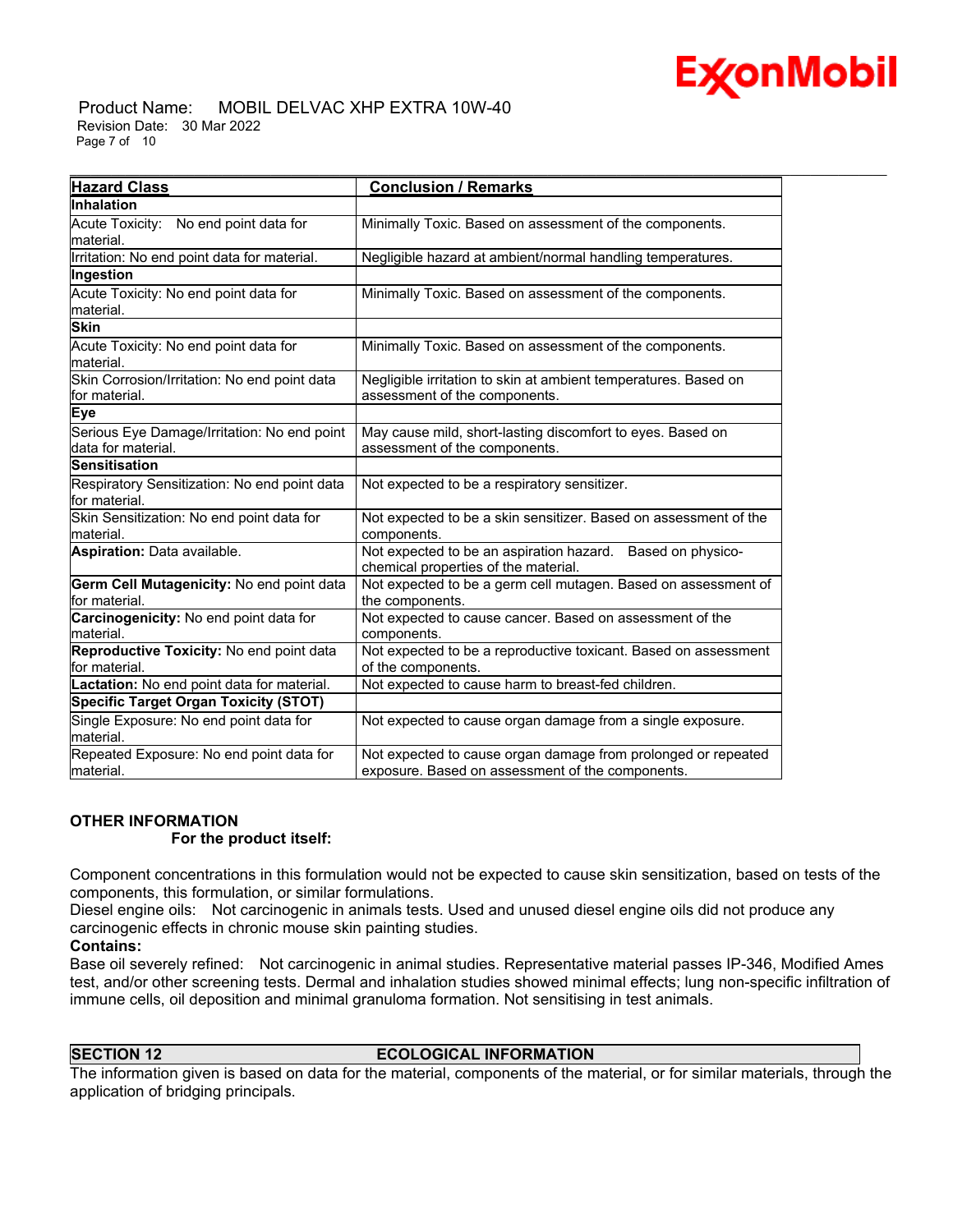# Ex⁄onMobil

 Product Name: MOBIL DELVAC XHP EXTRA 10W-40 Revision Date: 30 Mar 2022 Page 8 of 10

#### **ECOTOXICITY**

Material -- Not expected to be harmful to aquatic organisms.

### **MOBILITY**

 Base oil component -- Low solubility and floats and is expected to migrate from water to the land. Expected to partition to sediment and wastewater solids.

\_\_\_\_\_\_\_\_\_\_\_\_\_\_\_\_\_\_\_\_\_\_\_\_\_\_\_\_\_\_\_\_\_\_\_\_\_\_\_\_\_\_\_\_\_\_\_\_\_\_\_\_\_\_\_\_\_\_\_\_\_\_\_\_\_\_\_\_\_\_\_\_\_\_\_\_\_\_\_\_\_\_\_\_\_\_\_\_\_\_\_\_\_\_\_\_\_\_\_\_\_\_\_\_\_\_\_\_\_\_\_\_\_\_\_\_\_\_

#### **PERSISTENCE AND DEGRADABILITY**

#### **Biodegradation:**

Base oil component -- Expected to be inherently biodegradable

#### **BIOACCUMULATION POTENTIAL**

 Base oil component -- Has the potential to bioaccumulate, however metabolism or physical properties may reduce the bioconcentration or limit bioavailability.

#### **SECTION 13 DISPOSAL CONSIDERATIONS**

Disposal recommendations based on material as supplied. Disposal must be in accordance with current applicable laws and regulations, and material characteristics at time of disposal.

#### **DISPOSAL RECOMMENDATIONS**

Product is suitable for burning in an enclosed controlled burner for fuel value or disposal by supervised incineration at very high temperatures to prevent formation of undesirable combustion products. Protect the environment. Dispose of used oil at designated sites. Minimize skin contact. Do not mix used oils with solvents, brake fluids or coolants.

#### **REGULATORY DISPOSAL INFORMATION**

#### **European Waste Code:** 13 02 05\*

NOTE: These codes are assigned based upon the most common uses for this material and may not reflect contaminants resulting from actual use. Waste producers need to assess the actual process used when generating the waste and its contaminants in order to assign the proper waste disposal code(s).

This material is considered as hazardous waste pursuant to The Hazardous Waste Regulations (HWR), and subject to the provisions of those Regulations.

**Empty Container Warning** Empty Container Warning (where applicable): Empty containers may contain residue and can be dangerous. Do not attempt to refill or clean containers without proper instructions. Empty drums should be completely drained and safely stored until appropriately reconditioned or disposed. Empty containers should be taken for recycling, recovery, or disposal through suitably qualified or licensed contractor and in accordance with governmental regulations. DO NOT PRESSURISE, CUT, WELD, BRAZE, SOLDER, DRILL, GRIND, OR EXPOSE SUCH CONTAINERS TO HEAT, FLAME, SPARKS, STATIC ELECTRICITY, OR OTHER SOURCES OF IGNITION. THEY MAY EXPLODE AND CAUSE INJURY OR DEATH.

#### **SECTION 14 TRANSPORT INFORMATION**

**LAND (ADR/RID):** Not Regulated for Land Transport

**SEA (IMDG):** Not Regulated for Sea Transport according to IMDG-Code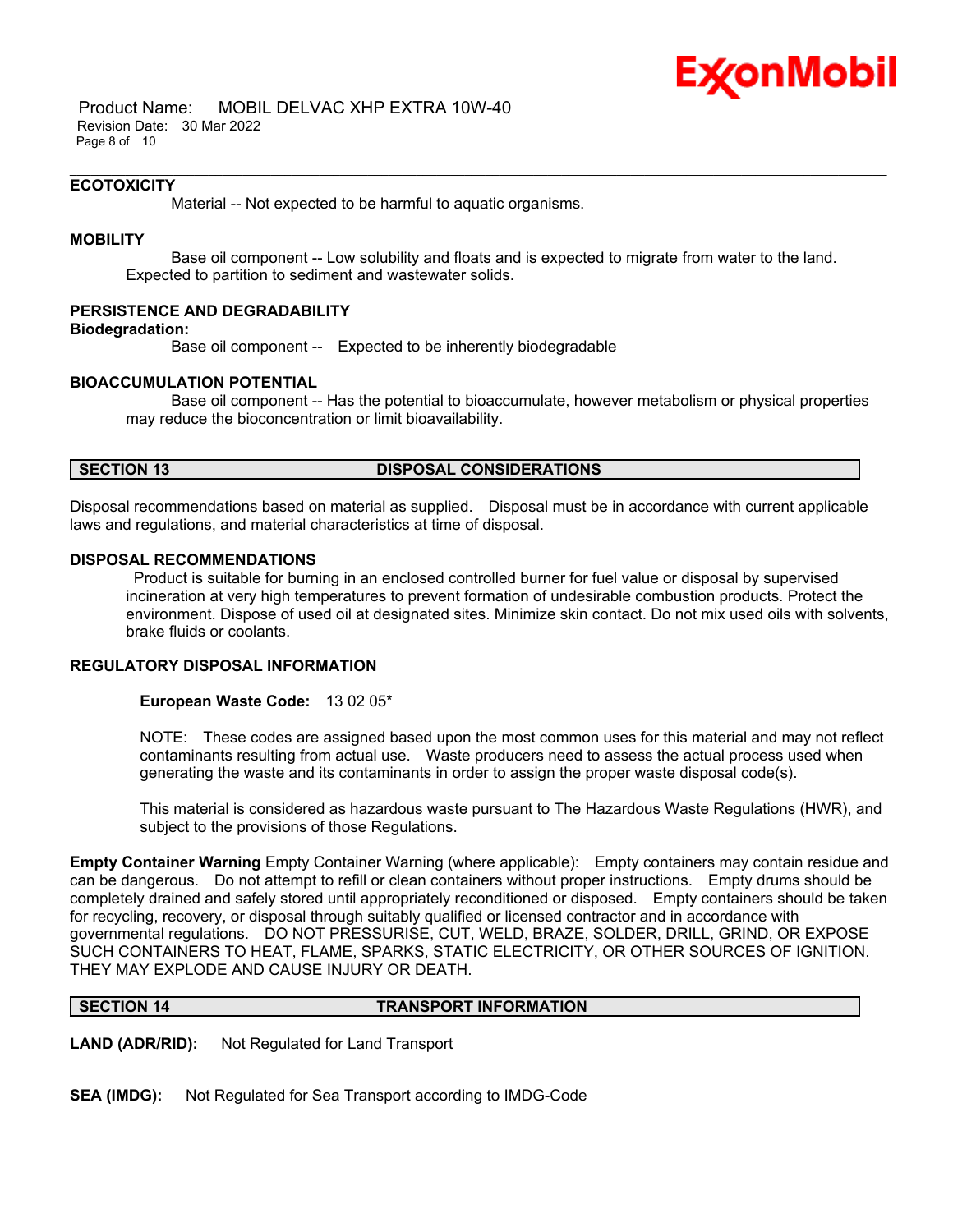

 Product Name: MOBIL DELVAC XHP EXTRA 10W-40 Revision Date: 30 Mar 2022 Page 9 of 10

**Marine Pollutant:** No

**AIR (IATA):**  Not Regulated for Air Transport

### **SECTION 15 REGULATORY INFORMATION**

\_\_\_\_\_\_\_\_\_\_\_\_\_\_\_\_\_\_\_\_\_\_\_\_\_\_\_\_\_\_\_\_\_\_\_\_\_\_\_\_\_\_\_\_\_\_\_\_\_\_\_\_\_\_\_\_\_\_\_\_\_\_\_\_\_\_\_\_\_\_\_\_\_\_\_\_\_\_\_\_\_\_\_\_\_\_\_\_\_\_\_\_\_\_\_\_\_\_\_\_\_\_\_\_\_\_\_\_\_\_\_\_\_\_\_\_\_\_

#### **REGULATORY STATUS AND APPLICABLE LAWS AND REGULATIONS**

**Listed or exempt from listing/notification on the following chemical inventories :** AIIC, DSL, ENCS, IECSC, ISHL, KECI, PICCS, TCSI, TSCA

#### **SECTION 16 OTHER INFORMATION**

#### **N/D = Not determined, N/A = Not applicable**

**KEY TO THE H-CODES CONTAINED IN SECTION 3 OF THIS DOCUMENT (for information only):**

H303: May be harmful if swallowed; Acute Tox Oral, Cat 5

H304: May be fatal if swallowed and enters airways; Aspiration, Cat 1

H315: Causes skin irritation; Skin Corr/Irritation, Cat 2

H317: May cause allergic skin reaction; Skin Sensitisation, Cat 1

H318: Causes serious eye damage; Serious Eye Damage/Irr, Cat 1

H373: May cause damage to organs through prolonged or repeated exposure; Target Organ, Repeated, Cat 2

H401: Toxic to aquatic life; Acute Env Tox, Cat 2

H411: Toxic to aquatic life with long lasting effects; Chronic Env Tox, Cat 2

### **THIS SAFETY DATA SHEET CONTAINS THE FOLLOWING REVISIONS:**

Composition: No components information was modified.

Section 07: Handling and Storage - Handling information was modified.

Section 09: Colour information was modified.

Section 09: Pour Point ºC(ºF) information was added.

Section 09: Viscosity information was modified.

Section 11: Chronic Tox - Product information was modified.

----------------------------------------------------------------------------------------------------------------------------------------------------- The information and recommendations contained herein are, to the best of ExxonMobil's knowledge and belief, accurate and reliable as of the date issued. You can contact ExxonMobil to insure that this document is the most current available from ExxonMobil. The information and recommendations are offered for the user's consideration and examination. It is the user's responsibility to satisfy itself that the product is suitable for the intended use. If buyer repackages this product, it is the user's responsibility to insure proper health, safety and other necessary information is included with and/or on the container. Appropriate warnings and safe-handling procedures should be provided to handlers and users. Alteration of this document is strictly prohibited. Except to the extent required by law, republication or retransmission of this document, in whole or in part, is not permitted. The term, "ExxonMobil" is used for convenience, and may include any one or more of ExxonMobil Chemical Company, Exxon Mobil Corporation, or any affiliates in which they directly or indirectly hold any interest.

-----------------------------------------------------------------------------------------------------------------------------------------------------